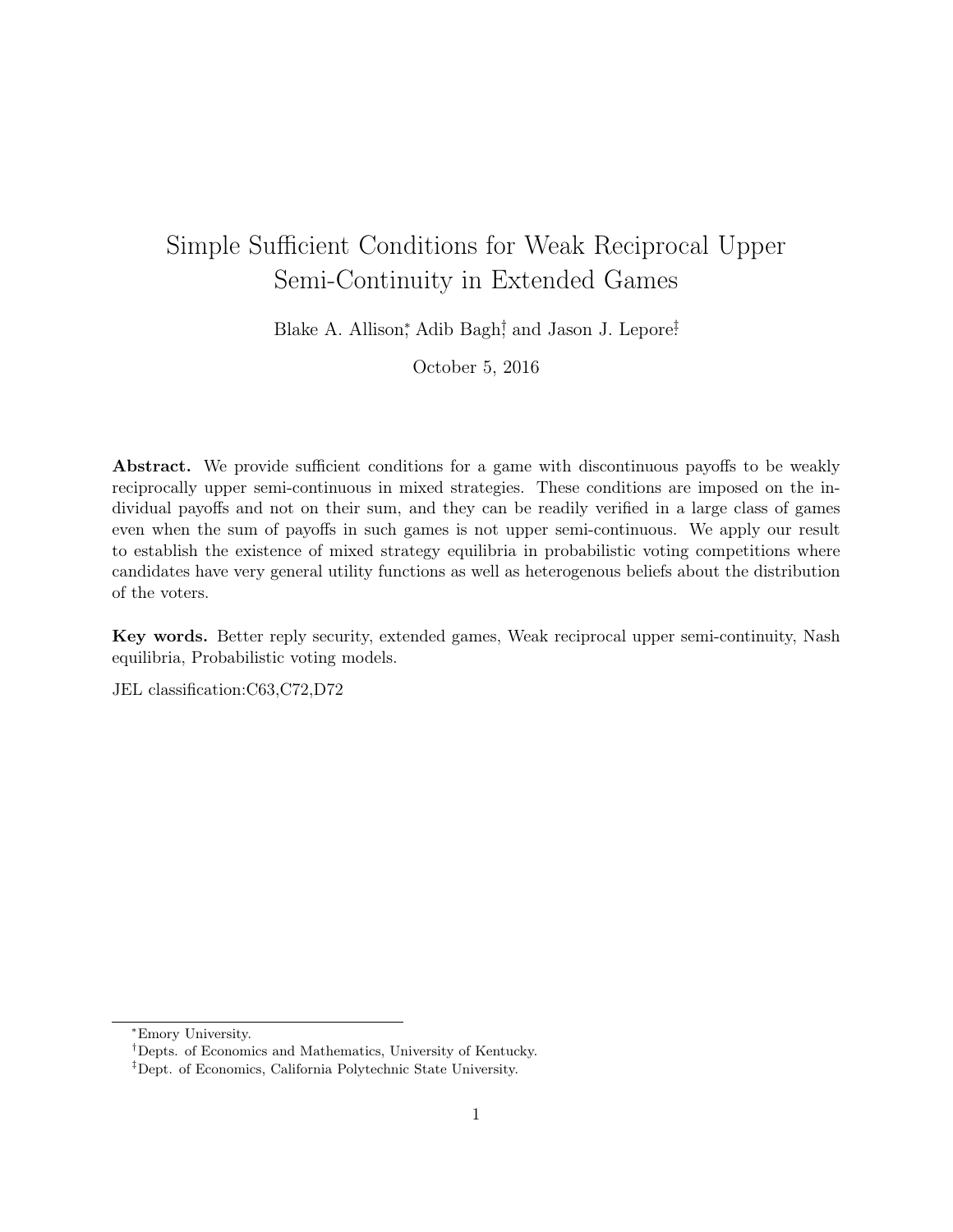#### 1. Introduction

In a seminal paper, Reny [11] identified two conditions, payoff security and reciprocal upper semicontinuity, which together play an important role in establishing the existence of Nash equilibria in games with discontinuous payoffs. Unfortunately, these conditions can be difficult to verify in mixed strategies. Recent advances (see [9] and [2]) have allowed for straightforward verification of payoff security in mixed strategies in certain types of games. Furthermore, the condition of reciprocal upper semi-continuity was relaxed in [3] where the notion of weak reciprocal upper semicontinuity was introduced. However, the verification of weak reciprocal upper semi-continuity - and hence the verification of reciprocal upper semi-continuity- in mixed strategies remains a challenge, particularly when the sum of the payoffs is not upper semi-continuous. This paper addresses this problem, providing simple -in a sense we will make precise shortly- sufficient conditions for weak reciprocal upper semi-continuity in mixed strategies. These conditions can be combined with the results in [9], [2], and [3] to establish the existence of mixed strategy equilibrium in a large class of games with discontinuous payoffs.

Specifically, we consider a game *G* with a finite number of players with possibly discontinuous payoffs defined on a compact strategy set X. Let  $\tilde{G}$  denote the extension of  $G$  to mixed strategies, and let  $\Gamma$  and  $\tilde{\Gamma}$  respectively denote the graphs of *G* and  $\tilde{G}$ . The notion of better reply security of  $\tilde{G}$  in mixed strategies (better reply security in pure strategies  $+$  quasi-concavity of *G*) introduced in [11] ensures that the set of Nash equilibria of  $\tilde{G}$  ( the set of pure strategy equilibria of *G*) is non-empty and closed in  $\mathcal{M}(X)$  (in X) and that limits of  $\varepsilon$ -equilibria - as  $\varepsilon$  goes to zero- are also equilibria. In order to establish that *G* and  $\tilde{G}$  are better reply secure, one often needs to establish that these games are weak reciprocal upper semi-continuous (henceforth WRUSC).<sup>1</sup> This is a condition that is imposed on the points that are in the topological frontier of the game given by  $Fr(\tilde{\Gamma}) = cl\tilde{\Gamma}\backslash\tilde{\Gamma}$  (resp.  $Fr(\Gamma) = cl(\Gamma \backslash \Gamma)$  [3]. On one hand, this condition is convenient because it is essentially ordinal - in the sense that it is preserved under strictly increasing and continuous transformations-, and it does not impose any requirement on the sum of the payoff functions as in [6] or on the aggregator function of the game as in [10].<sup>2</sup> On the other hand, verifying this condition directly -particularly when the

<sup>&</sup>lt;sup>1</sup>The notion of WRUSC can be combined with the notion of payoff security to establish better reply security [3].

<sup>2</sup>See the discussion on page 1030 in [11] on the significance of avoiding imposing condition on the sum of the payoffs in the game. For the proof that the property *G* is WRUSC is essentially ordinal, see A in the Appendix.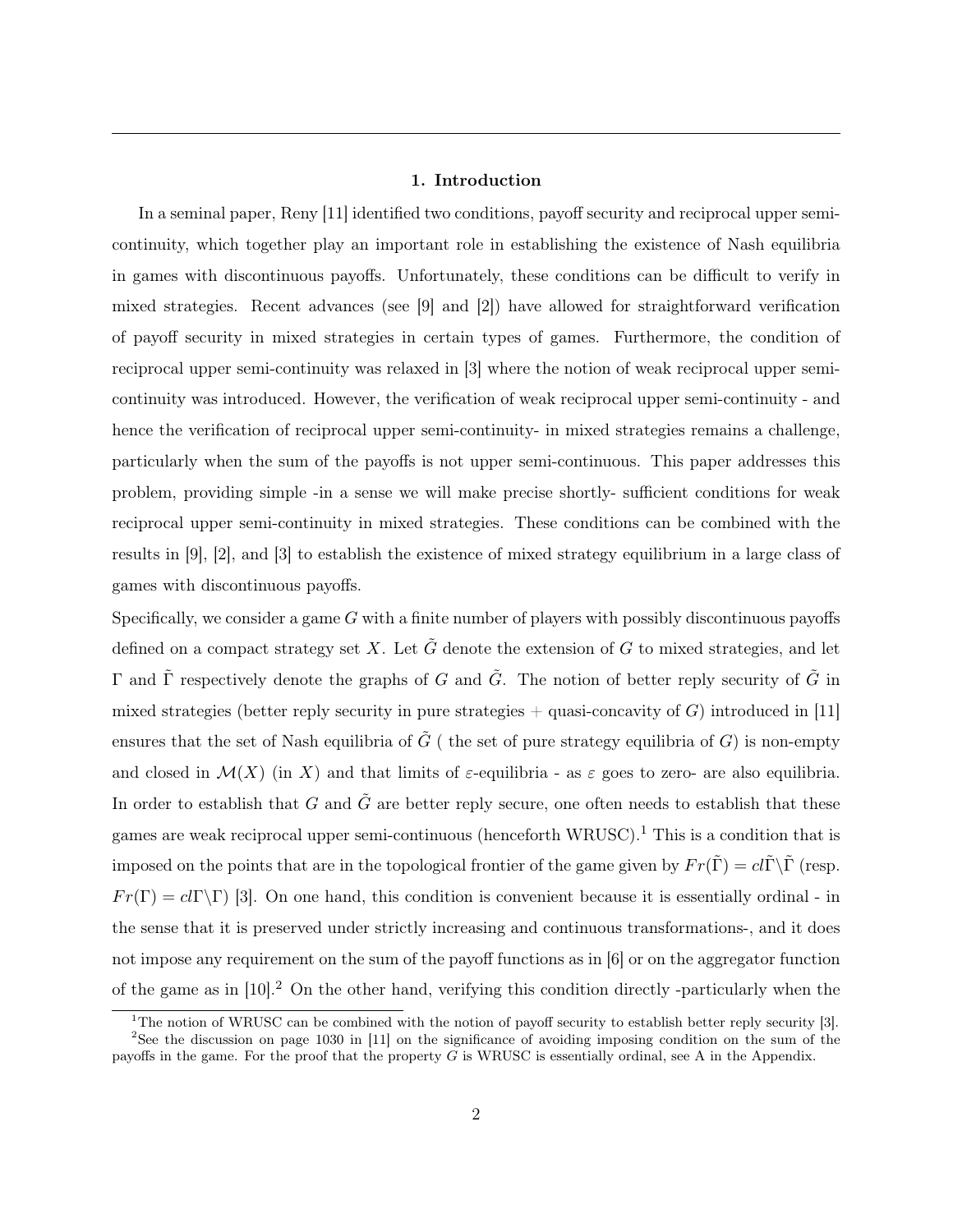sum of the payoffs is not upper semi-continuous (henceforth usc)- can be rather complicated since it requires knowing the boundary set of  $\tilde{\Gamma}$  in  $\mathcal{M}(X) \times \mathbb{R}^I$ .<sup>3</sup>

In this paper, we provide simple conditions that imply that  $\tilde{G}$  is WRUSC. These conditions do not require computing  $Fr(\tilde{\Gamma})$ , and they can be verified even when the of sum the payoffs fails to be usc. These conditions are simple in the following sense: i) they are imposed directly on the individual payoff functions of the game *G*, ii) they are preserved under strictly increasing transformations that are continuous, iii) they only require inspecting the behavior of the payoff functions of *G* over points of upper discontinuity, which are - in many applications- very small sets with a very simple structure. Our result is particularly easy to apply when all the payoff functions in *G* have the same set of upper discontinuities. This covers a large class of games where the upper discontinuity in the payoff arises from a symmetric tie-breaking rule. Furthermore, our result allows us to construct an example where  $\tilde{G}$  is WRUSC but *G* is not. This is in contrast to the fact that the stronger notion of reciprocal upper semi-continuity of  $\tilde{G}$  implies the reciprocal upper semi-continuity of  $G$ (see page 1043 in [11]). Finally, we apply our result to establish the better reply security of games of voting games with spatial competition. This, in turn, allows us to establish the existence (and the stability) of equilibria in such games under conditions that are considerably weaker than the current existence results in the literature on voting games.

Our result is based on three observations: First, for every  $(\mu^*, \alpha^*) \in Fr(\Gamma)$ , there exists some player *j* such that either the expected payoff of this player with respect to  $\mu^*$  is strictly large than  $\alpha_j^*$ , or  $\mu^*$  must assign non-zero probability to the some points of discontinuity of the payoff of this player (Lemma 1 in Section 3). Second, the essential role of various notions of reciprocal upper semicontinuity is to relate the upper discontinuity points of individual payoff functions to the upper discontinuity points of the sum of the payoff functions (Lemma 2 in Section 3). Third, for any player with a given expected payoff, deviations in pure strategies can be expressed as deviations in mixed strategies with the same expected payoff.<sup>4</sup>

#### 2. Preliminaries

Consider a game with a finite number of players indexed by the set *I*. Each player has a strategy

<sup>&</sup>lt;sup>3</sup>If the sum of the payoffs is upper semi-continuous, then both *G* and  $\tilde{G}$  are reciprocally upper semi-continuous, and therefore they are also WRUSC.

<sup>4</sup>Mathematically speaking, this a consequence of Theorem 39C in [7].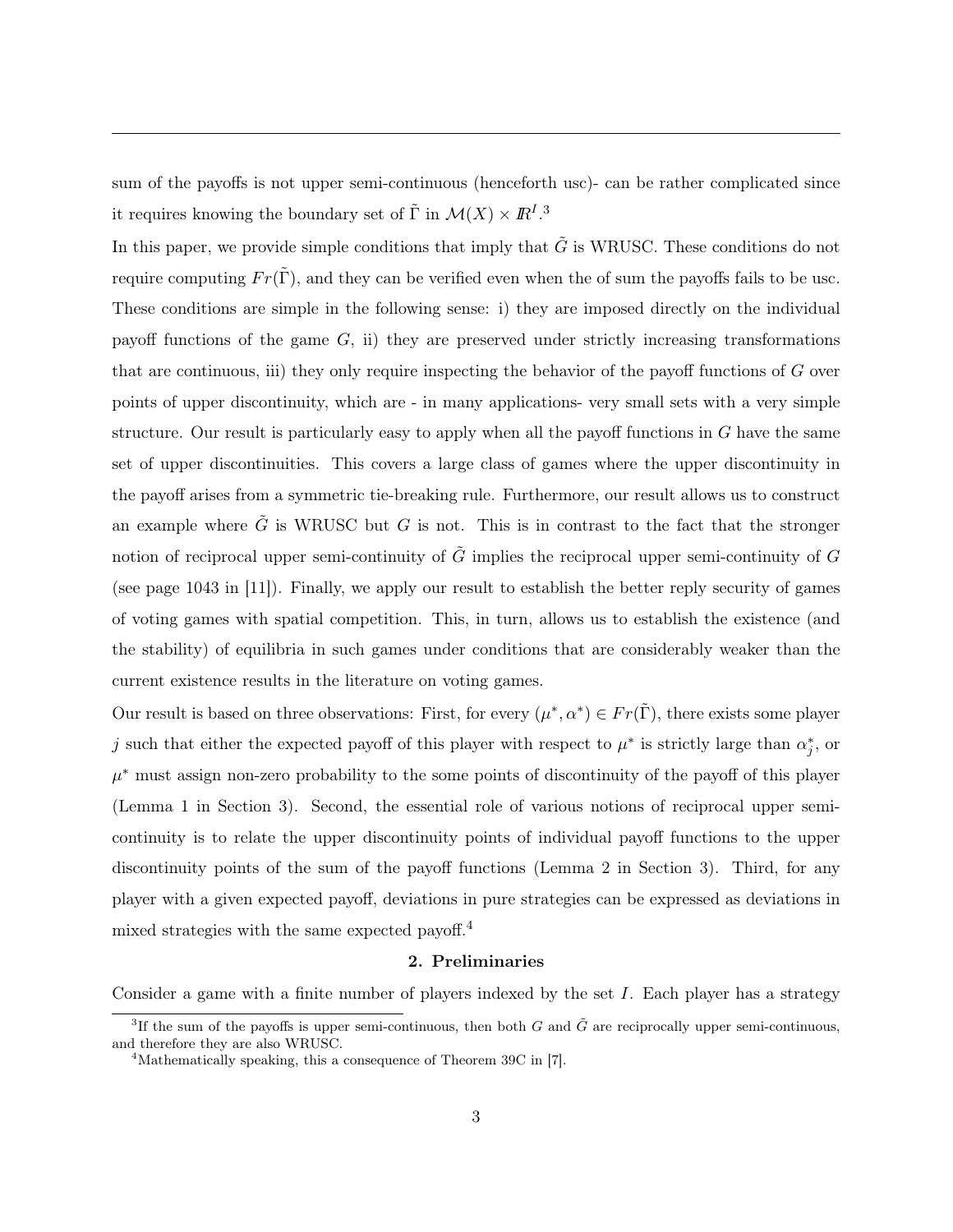set  $X_i$  that is a compact subset of a metric space. Let  $X = \prod_{i \in I} X_i$ . Let  $\mathcal{M}(X_i)$  be the space of Borel probability measures on  $X_i$  equipped with the standard weak topology, and let  $\mathcal{M}(X)$  =  $\prod_{i \in I} M(X_i)$  . For every player *i*, the payoff is a Borel measurable bounded function  $U_i : X \longrightarrow \mathbb{R}$ . The upper closure of  $U_i$ , denoted by  $\overline{U_i}$ , is defined as

$$
\overline{U_i}(x) = \inf_{W \in \mathcal{W}(x)} \sup_{x' \in W} U_i(x'),
$$

where  $W(x)$  is the collection of open sets in X containing x.

Recall the following properties of  $\overline{U_i}$ : The function  $\overline{U_i}$  is usc with  $\overline{U_i} \geq U_i$ . Moreover, for any  $x \in X$ , there exist  $x_n \longrightarrow x$  such that  $\lim_n U_i(x_n) = U_i(x)$ . If  $U_i(x') \ge \alpha$  for all  $x' \in W$  for some  $W \in \mathcal{W}(x)$ , then  $\overline{U_i}(x) \geq \alpha$ .

Let  $D_i$  be the set of points in *X* where  $U_i$  is discontinuous, and let  $D_i^{usc}$  be the set of points in *X* where  $\overline{U}_i > U_i$ .<sup>5</sup> Clearly  $D_i^{usc} \subseteq D_i$ , and in many applications  $D_i^{usc}$  is actually much smaller than *D*<sup>*i*</sup>. Finally, for every  $x_i \in X_i$ , we define  $D_i(x_i) = \{x_{-i} \in X_{-i} | U_i \text{ is discontinuous }\}.$ 

Given a game  $G = (X_i, U_i, I)$ , we denote by  $\tilde{G} = (\mathcal{M}(X_i), EU_i, I)$  an extended game that is played on  $\mathcal{M}(X)$ , and the payoff of player *i* in the extended game is

$$
EU_i(\mu_i, \mu_{-i}) = \int_{X_i} \int_{X_{-i}} U_i d\mu_i d\mu_{-i}.
$$

The extended game  $\tilde{G} = (\mathcal{M}(X_i), EU_i, I)$  has an equilibrium  $\mu^* \in \mathcal{M}(X)$ , if for every *i*,

$$
EU_i(\mu_i^*, \mu_{-i}^*) \ge EU_i(\mu_i', \mu_{-i}^*), \ \forall \mu_i' \in \mathcal{M}(X_i).
$$

**Definition 1.**  $\tilde{G}$  is WRUSC, if for any  $(\mu^*, \alpha^*) \in Fr(\tilde{\Gamma})$ , there exists a player *j* and  $\mu_j \in \mathcal{M}(X_j)$ such that

$$
EU_i(\mu_j, \mu^*_{-j}) > \alpha_j^*.
$$

#### 2. The main result

We start with a lemma that clarifies the key property of the points in  $Fr(\Gamma)$ . **Lemma 1** If  $(\mu^*, \alpha^*) \in Fr(\tilde{\Gamma})$ , then there exists a player *j* such that either a1)  $\mu^*(D_j^{usc}) \neq 0$ 

<sup>&</sup>lt;sup>5</sup>For every  $i \in I$ , the set  $D_i^{usc}$  is Borel measurable. See B. in Appendix for the proof.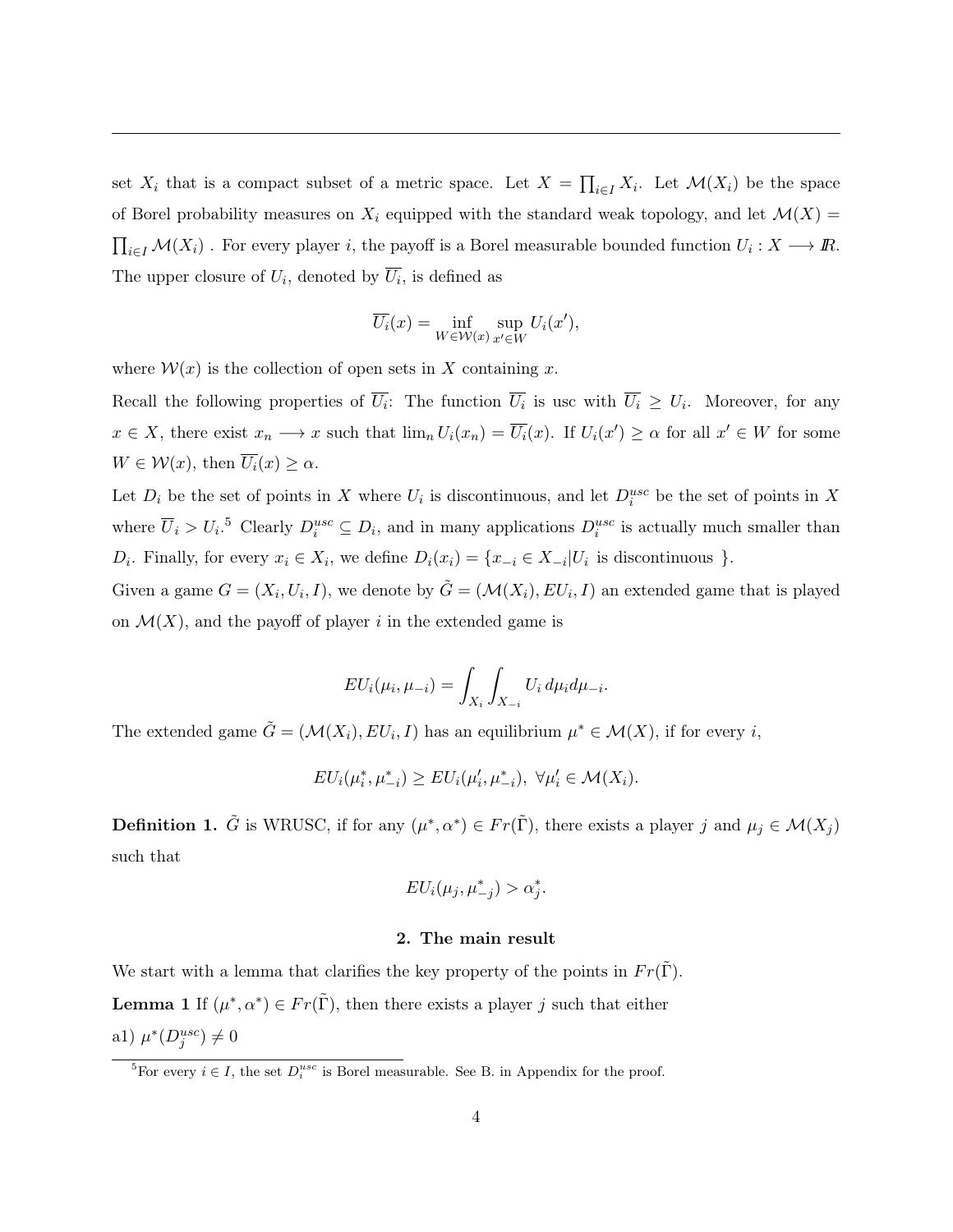or

b1)  $\alpha_j^* < EU_j(\mu_j^*, \mu_{-j}^*).$ 

**Proof.** Let  $(\mu^*, \alpha^*) \in Fr(\tilde{\Gamma})$ . Let  $(\mu_1^n, \dots \mu_I^n) \longrightarrow (\mu_1^*, \dots, \mu_I^*)$  such that  $\lim_n \int_X U_i(x) d\mu^n = \alpha_i^*$ . First, note that for every *i*, the set  $D_i^{usc}$  is Borel measurable (See Appendix B). Suppose  $\mu^*(D_i^{usc})$  = 0 for every *i*. Then, for each *i*,  $U_i$  is usc  $\mu^*$ -almost-everywhere on *X*. Hence,

$$
\alpha_i^* \le \limsup_n \int_X U_i \, d\mu^n \le \int_X U_i \, d\mu^*,
$$

and since  $(\mu^*, \alpha^*) \notin Fr(\tilde{\Gamma})$ , this implies the existence a player *j* such that

$$
\alpha_j^* < \int U_j \, d\mu^*.
$$

 $\Box$ 

We now introduce a notion of upper discontinuity of a game *G* at a point in *X*.

**Definition 2.** For every  $x \in X$ , let  $\overline{U}(x)$  denote the vector  $(\overline{U_1}(x), \cdots, \overline{U_I}(x))$  in  $\mathbb{R}^I$ . The point  $x \in X$  is called a point of reciprocal upper discontinuity of *G*, if  $(x,\overline{U}) \notin \text{cl } \Gamma$ . We denote that collection of all such points by  $\Psi$ .

It should be clear that if  $U_i$  is continuous for every *i*, then the set  $\Psi$  is empty. However, it is possible that  $D_i^{usc}$  is empty for every *i* (i.e. all the payoffs are usc), and yet  $\Psi$  is not empty. In most of the applications that we have in mind, the set  $\Psi$  can be obtained by inspection using the following fact:  $x \in \Psi$ , if and only if for any  $x_n \longrightarrow x$ , there is some player *j* such that either  $\lim_n U_j(x_n)$  does not exist or  $\lim_{n} U_j(x_n) < \overline{U_j}(x)$ .

The following theorem is our main result:

Theorem 1 Assume *G* satisfies the following conditions for every *i*:

a) there exists a sequence of Borel measurable functions  $T_i^m$  :  $X_i \longrightarrow X_i$  such that for every  $(x_i, x_{-i}) \in X$ , we have

$$
\liminf_{m} U_i(T_i^m(x_i), x_{-i}) \ge \overline{U}_i(x_i, x_{-i}).
$$

b)  $D_i^{usc} \subseteq \Psi$ 

Then, the extended game  $\tilde{G}$  is WRUSC.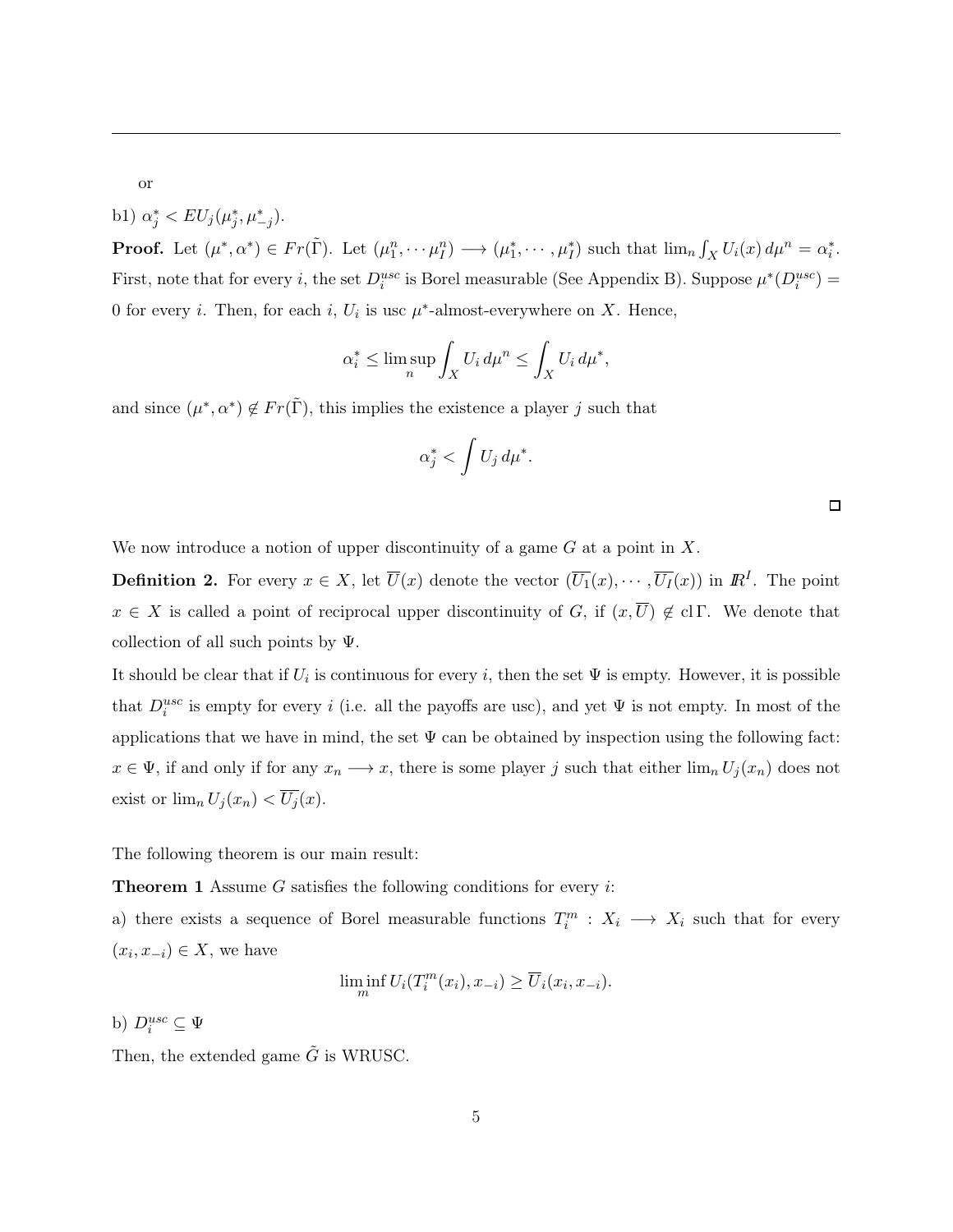Before we prove Theorem 1, we make the following remarks:

Remark 1: In Theorem 1, the same sequence  $T_i^m$  must work for any  $x_{-i}$ . Furthermore, it is crucial that  $T_i^m$  are Borel measurable, but there are no continuity or convergence assumptions on these functions.

Remark 2: In some games, the functions  $T_i^m$  can be very simply. Consider a player *i* and suppose for every  $\varepsilon > 0$ , there exists  $x^{\varepsilon}$  such that for every  $x \in X$  there exists  $W \in \mathcal{W}(x)$  -a neighborhood of *x*- such that

$$
U_i(x_i^{\varepsilon}, x_{-i}) \ge U_i(x') - \varepsilon,
$$

for every  $x' \in \mathcal{W}(x)$ . Then,

$$
U_i(x_i^{\varepsilon}, x_{-i}) \ge \overline{U_i}(x) - \varepsilon,
$$

and this player satisfies condition (*a*) of Theorem 1. More specifically, for any  $\varepsilon^{m} \searrow 0$ , we can take  $T_i^m(x_i) \equiv x^{\varepsilon^m}$ .

To illustrate Theorem 1, we consider the following simple example:

**Example 1** For  $i \in \{1,2\}$  and  $X_i = [0,1]$  consider a game with the following payoffs.

$$
U_1(x_1, x_2) = \begin{cases} x_1 & \text{if } x_1 < 1/2 \text{ and } x_2 = 1/2\\ 0 & \text{otherwise} \end{cases}
$$
 (5)

and

$$
U_2(x_2, x_1) = \begin{cases} x_2 & \text{if } x_1 = 1/2 \text{ and } x_2 < 1/2\\ 0 & \text{otherwise} \end{cases}
$$
 (6)

Clearly,  $D_1^{usc} = D_2^{usc} = \{(1/2, 1/2)\}\.$  Note that, for every player, the set  $D_i$  is much larger than the set  $D_i^{usc}$ .<sup>6</sup> Moreover, the sum of the payoffs is not usc. In fact,

$$
\overline{U}_1(1/2,1/2) + \overline{U}_2(1/2,1/2) = 1
$$

whereas

$$
\overline{U_1 + U_2}(1/2, 1/2) = 1/2,
$$

<sup>6</sup>In this example,  $D_1 = \{(x_1, x_2) | x_1 \in (0, 1/2], x_2 = 1/2\}$  and  $D_2 = \{(x_1, x_2) | x_1 = 1/2, x_2 \in (0, 1/2]\}.$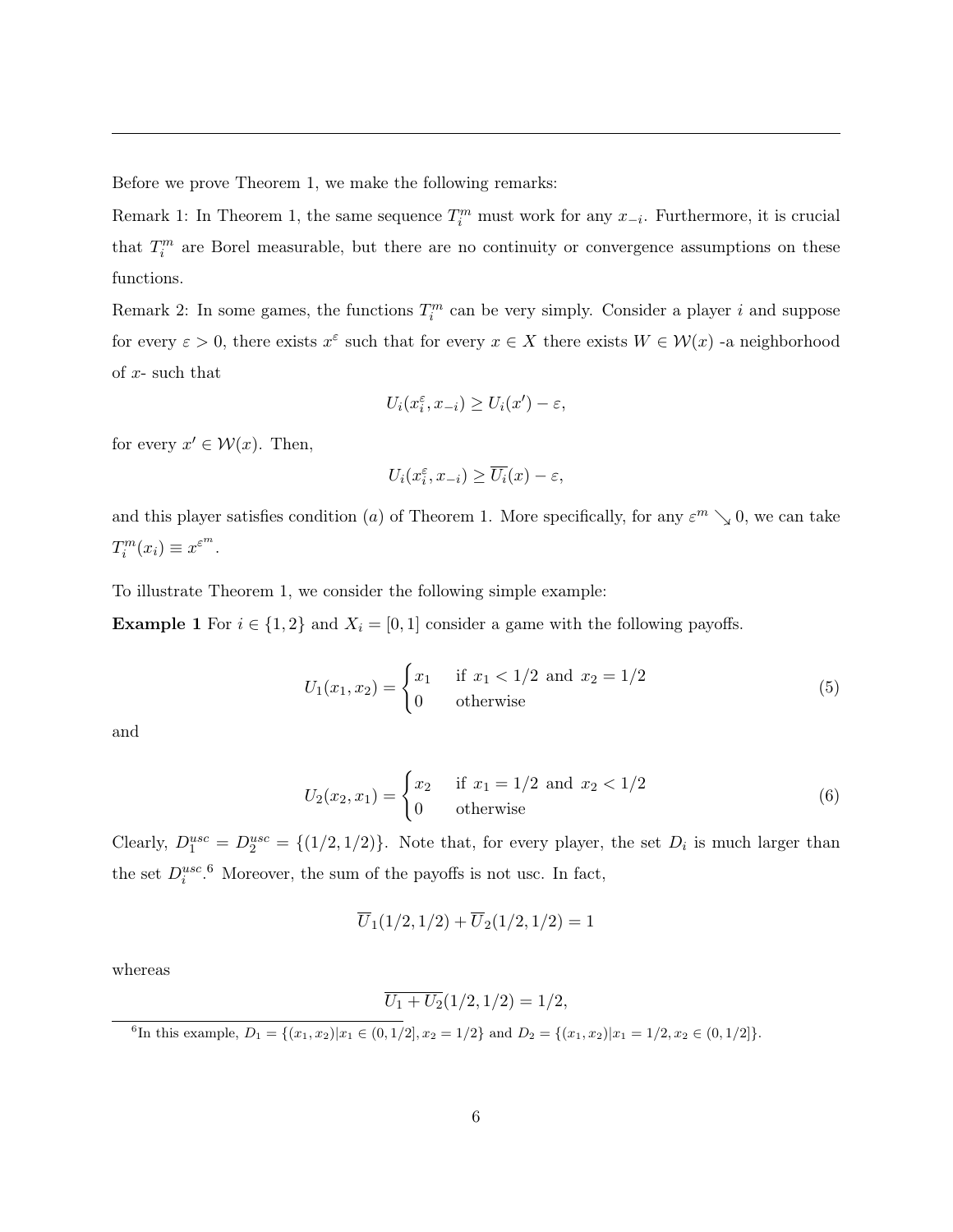and

$$
U_1(1/2, 1/2) + U_2(1/2, 1/2) = 0.
$$

More importantly, and since  $(1/2, 1/2, 1/2, 1/2) \notin \text{cl } \Gamma$ , it is clear that  $(1/2, 1/2)$  is in  $\Psi$ , and therefore condition (*b*) of Theorem 1 holds. Furthermore, let  $\varepsilon^{m} \searrow 0$ . Define

$$
T_1^m(x_1) = \begin{cases} x_1 & x_1 \neq 1/2\\ 1/2 - \varepsilon^m & \text{otherwise} \end{cases}
$$

$$
T_2^m(x_2) = \begin{cases} x_2 & x_2 \neq 1/2\\ 1/2 - \varepsilon^m & \text{otherwise} \end{cases}
$$

Then,  $\lim_{m} U_1(T_1^m(x_1), x_2) = U_1(x_1, x_2) = \overline{U}_1(x_1, x_2)$  when  $(x_1, x_2) \neq (1/2, 1/2)$ , and  $\lim_{m} U_1(T_1^m(1/2), 1/2) = \overline{U}_1(1/2, 1/2) = 1/2.$ Similarly,  $\lim_{m} U_2(T_2^m(x_2), x_1) = 1/2 \ge \overline{U}_2(x_2, x_1)$  for all  $(x_1, x_2) \in [0, 1] \times [0, 1]$ .

Therefore, condition (*a*) of Theorem 1 also holds, and this game is WRUSC in mixed strategies.

Remark 3: The game of Example 1 is not WRUSC in pure strategies. In fact, we have the point  $(1/2, 1/2, 1/2, 1/2)$  in  $Fr(G)$  but, for any  $i \in \{1, 2\}$ , it is not possible to find a points  $x_i$  such that  $U_i(x_i, 1/2) > 1/2$ . Therefore, this example leads to the following observation: As noted in [11], if  $\tilde{G}$  is RUSC (in mixed strategies), then so is  $G$  (in pure strategies). For WRUSC, this is no longer true as Example 1 demonstrates.

Remark 4: It might be worth noting that each player in the game of example 1 has an  $\varepsilon$ -weakly dominant strategy for every  $\varepsilon > 0$ . In other words, for every *i* and every  $\varepsilon > 0$ , the exists  $x_i^{\varepsilon}$  such that

$$
U_i(x_i^{\varepsilon}, x_{-i}) \ge U_i(x_i, x_{-i}) - \varepsilon,
$$

for every  $x_i \in X_i$  and every  $x_{-i} \in X_{-i}$ . However, no player in this game has a weakly dominant strategy. More generally, we can show that if player in a game has an  $\varepsilon$ -weakly dominant strategy for every  $\varepsilon > 0$ , then this player must satisfy condition (*a*) of Theorem 1.<sup>7</sup>

The proof of Theorem 1 requires two more lemmas. Our first lemma relates the upper discontinuity points of each *U<sup>i</sup>* to the upper discontinuity points of their sum.

<sup>&</sup>lt;sup>7</sup>The example in section 3 shows that there are many games where the players satisfy  $(a)$  of Theorem 1 but they do not have any  $\varepsilon$  dominated strategies.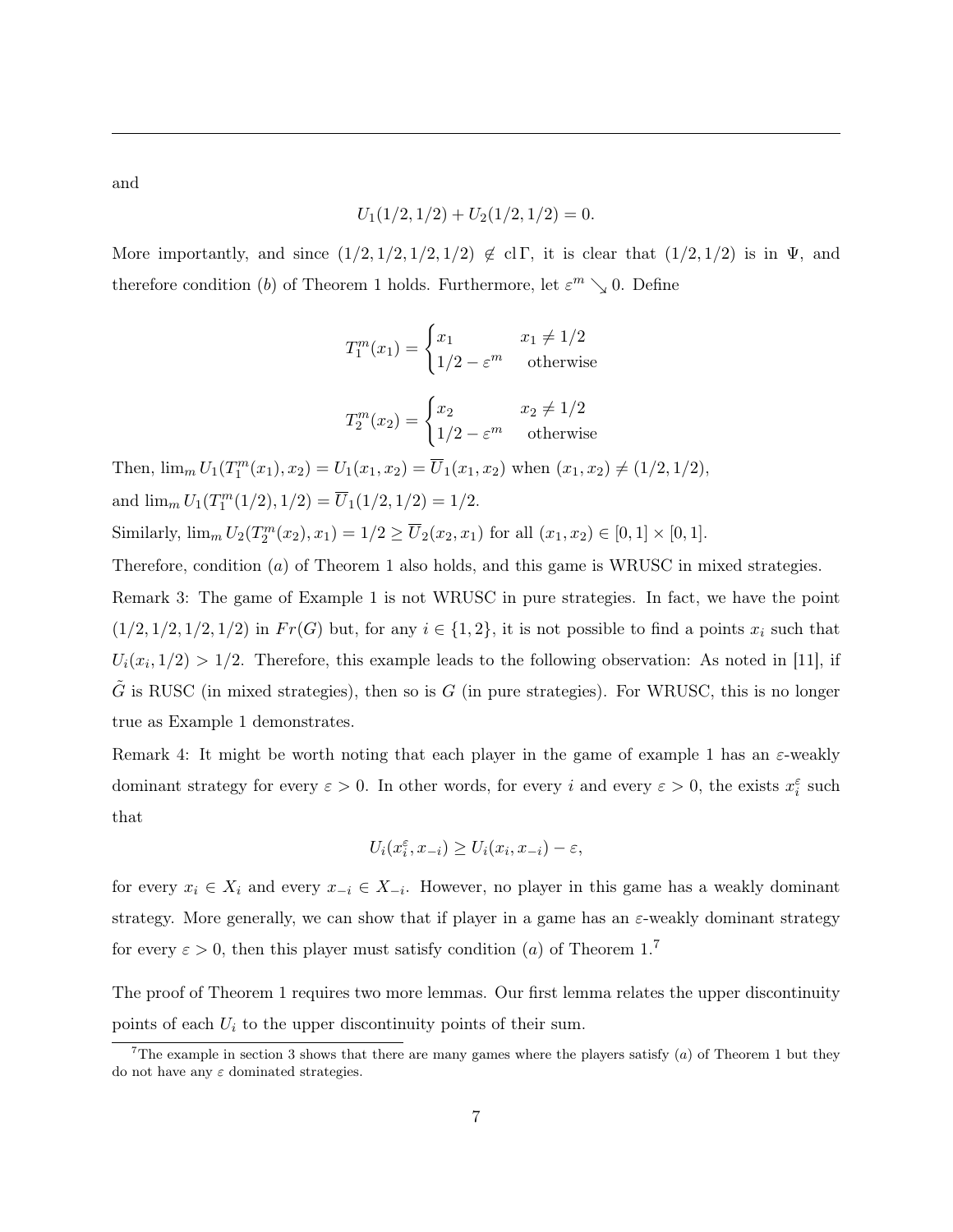**Lemma 2.** Let  $D_{\sum}^{usc} = \{x \in X | \sum_{i \in I} \overline{U_i} > \overline{\sum_{i \in I} U_i} \}$ . For every i,  $D_i^{usc} \subseteq \Psi$  implies that  $D_i^{usc} \subseteq D_{\sum}^{usc}$ .

**Proof.** WLOG, let  $x \in D_1^{usc} \subseteq \Psi$ . Suppose there exists  $x_n \longrightarrow x$  such that

$$
\lim_{n} \sum U_i(x_n) = \overline{\sum U_i}(x).
$$

Note it is always possible to find such a sequence due to the definition of the upper closer of a function. Due to the compactness of *X* and the fact the payoff functions are bounded, we can assume -without loss of generality and through the extraction of subsequences if necessary - that

$$
\lim_n U_i(x_n) = A_i,
$$

where  $A_i \leq \overline{U_i}(x)$ . The fact that  $D_1^{usc} \subseteq \Psi$  implies that  $x \in \Psi$ , which implies that it is not possible to have  $A_i = \overline{U_i}(x)$  for all  $i \in I$ . Therefore, we must have

$$
\sum \overline{U_i}(x) > \sum A_i = \overline{\sum U_i}(x),
$$

and  $x \in D_{\sum}^{usc}$ .

**Lemma 3** Assume that for every *i*,  $D_i^{usc} \subseteq \Psi$ . Then, for every  $(\mu^*, \alpha^*) \in Fr(\tilde{G})$ , there exists  $j \in I$ such that

$$
\alpha_j^* < \int_X \overline{U}_j \, d\mu^*.
$$

**Proof.** Let  $(\mu^*, \alpha^*) \in Fr(\tilde{\Gamma})$ . Let  $(\mu_1^n, \dots \mu_I^n) \longrightarrow (\mu_1^*, \dots, \mu_I^*)$  such that  $\lim_n \int U_i(x) d\mu^n = \alpha_i$ . If (*b*1) of Lemma 1 holds, then there is nothing to prove. Therefore, we can assume that (*a*1) of Lemma 1 holds, and there exists a player *j* such that

$$
\mu^*(D_j^{usc}) \neq 0. \tag{1}
$$

Note that for any  $i \in I$ , we always have

$$
\sum_i U_i \le \overline{\sum_i U_i} \le \sum_i \overline{U}_i,
$$

and therefore for every *n*, we have

$$
\int_X \sum_i U_i d\mu^n \le \int_X \sum_i U_i d\mu^n
$$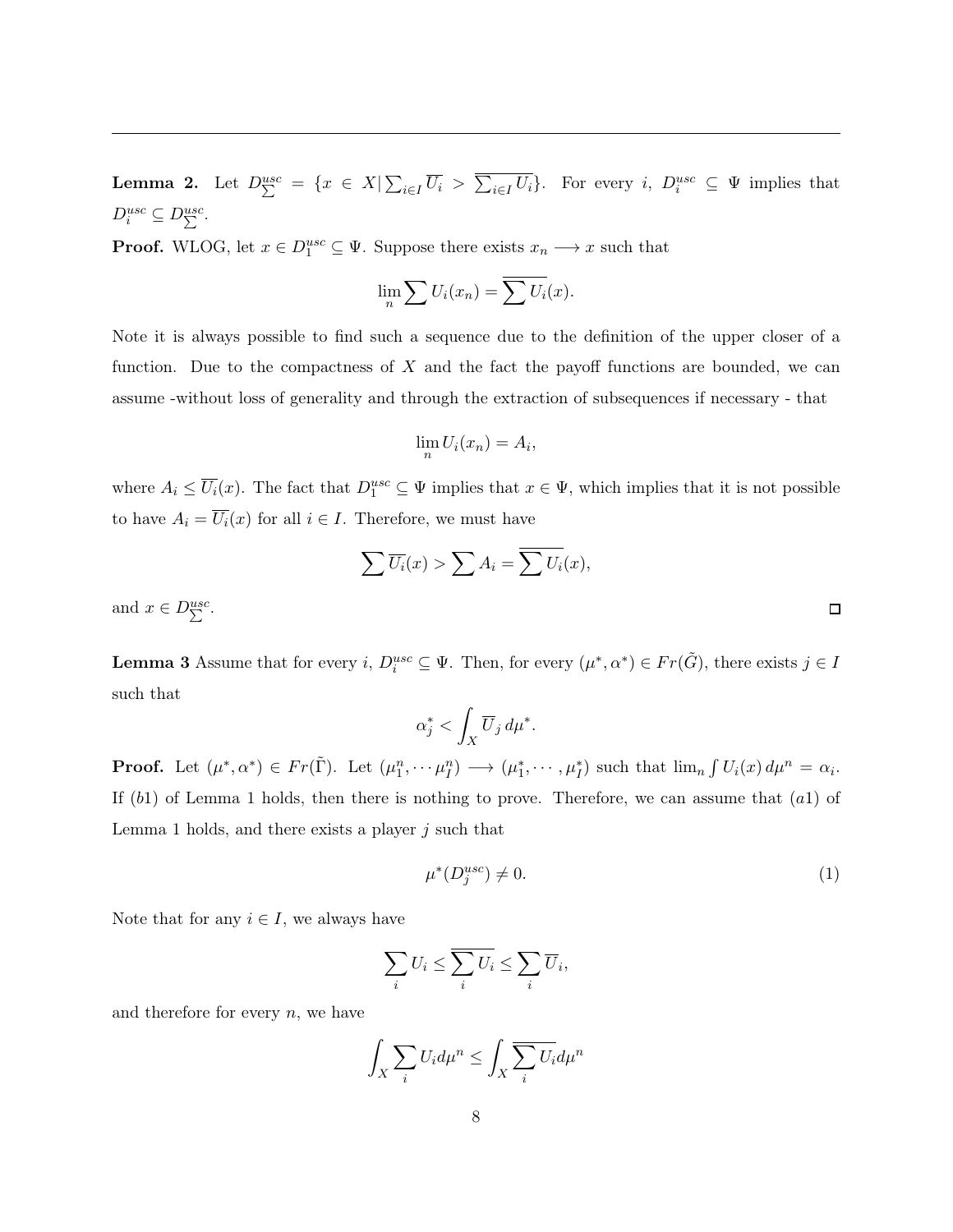and

$$
\sum_{i} \alpha_i^* = \lim_{n} \int_X \sum_{i} U_i d\mu^n \le \limsup_{n} \int_X \sum_{i} U_i d\mu^n \le \int \overline{\sum_{i} U_i} d\mu^*
$$

where the last inequality holds because  $\sum_i U_i$  is usc on *X*. Hence, we have

$$
\sum \alpha_i^* \le \int_X \overline{\sum_i U_i} d\mu^*.
$$
 (2)

Lemma 2 and (1) now imply that

$$
\int_{D_j^{usc}} \overline{\sum_i U_i} d\mu^* < \int_{D_j^{usc}} \sum_i \overline{U}_i \, d\mu^*.
$$

and therefore

$$
\int_{X} \sum_{i} \overline{U_{i}} d\mu^{*} < \int_{X} \sum_{i} \overline{U_{i}} d\mu^{*}.\tag{3}
$$

Using  $(2)$  and  $(3)$ , we obtain

$$
\sum_{i\in I}\alpha_i^* = \int_X \sum_{i\in I}\alpha_i^*\,d\mu^* < \sum_{i\in I}\int_X \overline{U}_i\,d\mu^*,
$$

and the conclusion of the lemma follows immediately.

We now can prove Theorem 1.

**Proof of Theorem 1.** Let  $(\mu^*, \alpha^*) \in Fr(\tilde{\Gamma})$ . Let  $(\mu_1^n, \dots \mu_I^n) \longrightarrow (\mu_1^*, \dots, \mu_I^*)$  and  $\lim_n \int U_i(x) d\mu^n =$  $\alpha_i^*$ . By assumption (*b*) and Lemma 1, there exists  $j \in I$  such that

$$
\alpha_j^* < \int_X \overline{U}_j \, d\mu^* \tag{4}
$$

By assumption (*a*) of our theorem, we have

$$
\int_X \liminf_m U_j(T^m(x_j), x_{-j}) d\mu^* \ge \int_X \overline{U}_j(x_j, x_{-j}) d\mu^*
$$

Now Fatou's Lemma implies

$$
\liminf_{m} \int_{X} U_j(T_j^m(x_j), x_{-j}) d\mu^* \ge \int_{X} \overline{U}_j d\mu^* \tag{5}
$$

Combining (4) and (5), we conclude that there exists  $m_0$  such that

$$
\int_X U_j(T_j^{m_0}(x_j), x_{-j}) d\mu^* = \int_{X_{-j}} \int_{X_j} U_j(T_j^{m_0}(x_j), x_{-j}) d\mu_j^* d\mu^*_{-j} > \alpha_j^*.
$$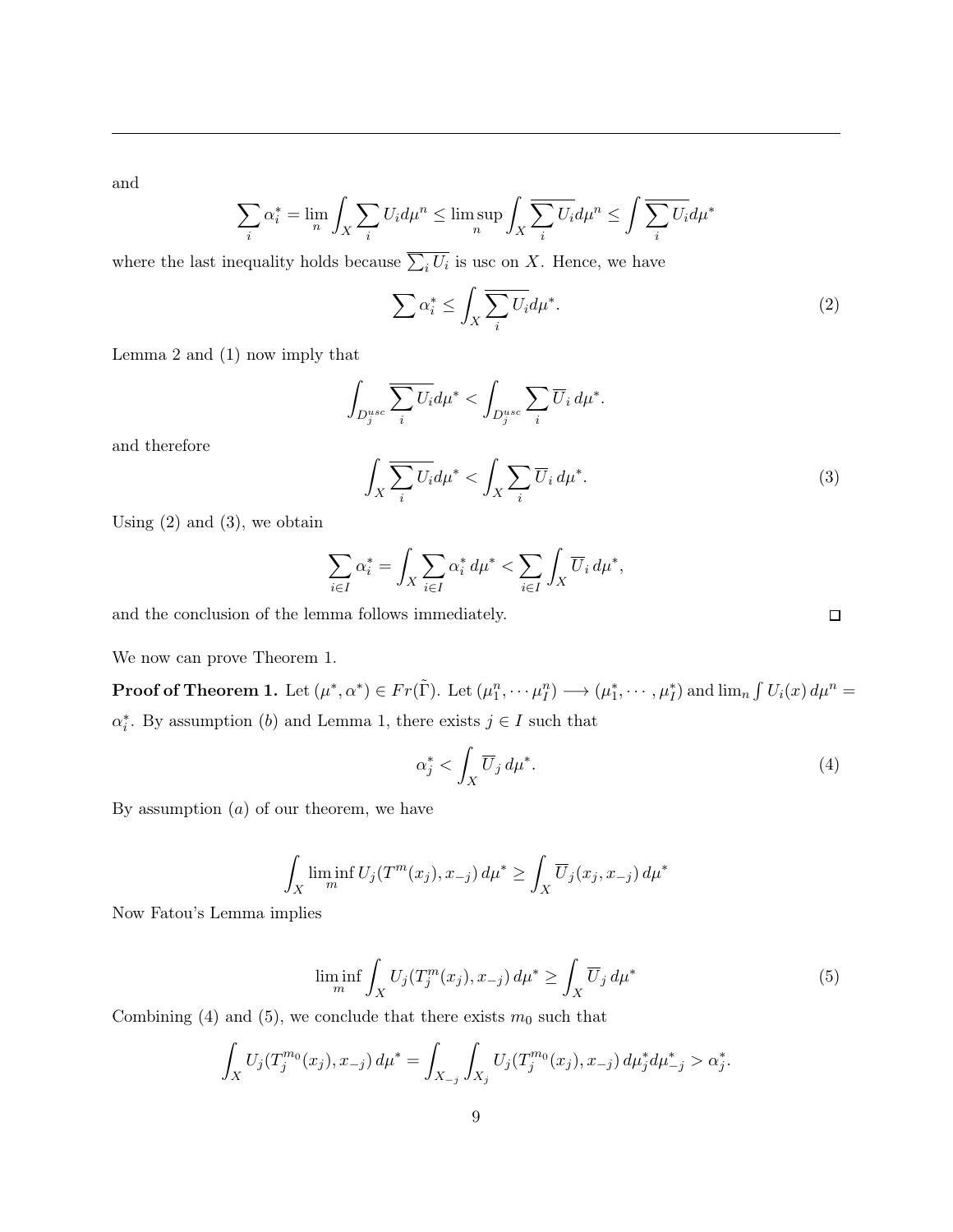Define the Borel measure  $\mu_j^{m_0} \in \mathcal{M}_j(X_j)$  as follows: for every Borel set  $E \subset X_j$ ,  $\mu_j^{m_0}(E) = \mu^*(E^{m_0})$ , where  $E^{m_o} = \{x'_j \in X_j | T^{m_0}(x'_j) \in E\}$ . Then by Theorem 19.C in [7],

$$
\int_{X_{-j}} \int_X U_j(T_j^{m_0}(x_j), x_{-j}) d\mu_j^* d\mu_{-j}^* = \int_{X_{-j}} \int_{X_j} U_j d\mu_j^{m_0} d\mu_{-j}^*,
$$

and hence

$$
EU_j(\mu_j^{m_0}, \mu_{-j}^*) = \int_{X_{-j}} \int_{X_j} U_j \, d\mu_j^{m_0} d\mu_{-j}^* > \alpha_j^*,
$$

and the game is WRUSC in mixed strategies.

Our next theorem shows that conditions in Theorem 1 are essentially ordinal; they are preserved under any continuous and strictly increasing transformation. Let  $V_i$  be an interval that contains the range of  $U_i$  for every  $i \in I$  (recall, the payoffs are assumed to be bounded). For every *i*, let  $\varphi_i: V_i \longrightarrow \mathbb{R}$  be a continuous and strictly increasing function. For every *i*, define a new payoffs  $\ddot{U}_i(x) = \varphi_i(U_i(x)).$ 

**Theorem 2.** If the game  $G = (X_i, U_i, I)$  satisfies conditions (*a*) and (*b*) of Theorem 1, then so does the game  $\hat{G} = (X_i, \hat{U}_i, I)$ .

The proof is in the Appendix.

Remark 5: Using Theorem 1 in [3] and Proposition 3.2 in [11], we can establish that  $\tilde{G}$  is better reply secure (and hence has an equilibrium) by combining Theorem 1 with one of the following conditions that establish the payoff security of  $\tilde{G}$  (taken respectively from [11], [9], and [2])) :

- a2) for every *i*,  $U_i$  is lsc in  $x_{-i}$
- b2) *G* is uniformly payoff secure
- c2) *G* has the disjoint payoff matching property.

A closer look at the proof of Theorem 1 leads to the following corollary.

Corollary 1. In any mixed strategy equilibrium of a game satisfying assumption (*a*) of Theorem 1, every player assigns zero probability to the set of his upper discontinuity points.

Proof. Suppose a game *G* satisfies assumptions (*a*) of Theorem 1, and suppose the corresponding extended game  $\tilde{G}$  has a equilibrium  $\mu^*$ . Then, we must have  $\mu^*(D_i^{usc}) = 0$  for every  $i \in I$ . To see this, assume that  $\mu_j^*(D_j^{usc}) \neq 0$  for some  $j \in I$ . Then, assumption (*a*) of Theorem 1 (and following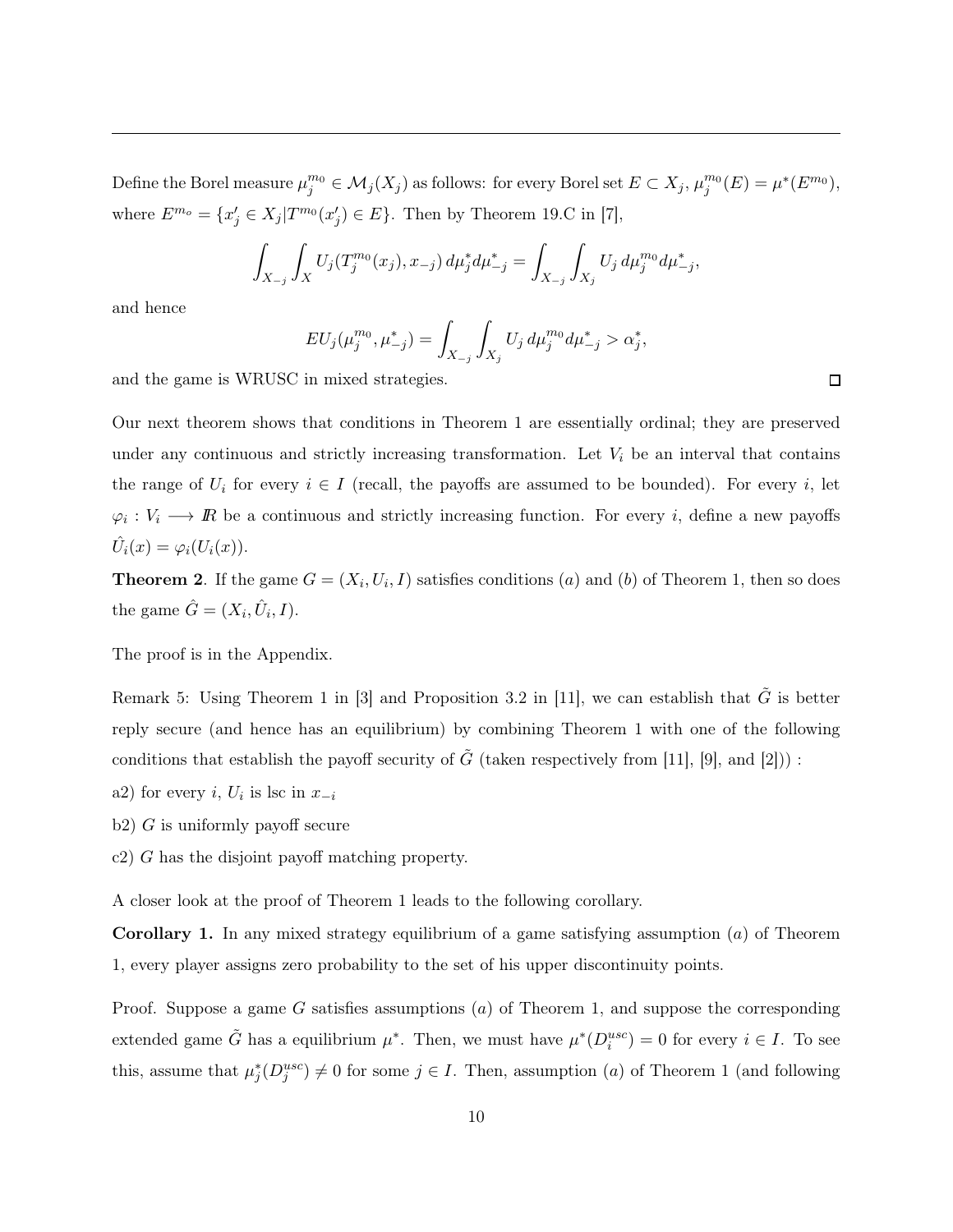the same steps in the proof of Theorem 1) implies the existence of a sequence  $\mu^m \in \mathcal{M}(X)$  such that

$$
\lim_{m} \int_{X} U_j d\mu_j^m d\mu_{-j}^* = \int_{X} \overline{U_j} d\mu_j, \mu_{-j}^*.
$$

Furthermore,  $\mu_j^*(D_j^{usc}) \neq 0$  and the fact that  $\overline{U_j} > U_j$  on  $D_j^{usc}$  imply

$$
\int_{D_j^{usc}} \overline{U_j} d\mu_j^* d\mu_{-j}^* > \int_{D_j^{usc}} U \mu_j^*, \mu_{-j}^*,
$$

and hence

$$
\int_X \overline{U_j} d\mu_j^* d\mu_{-j}^* > \int_X U \mu_j^*, \mu_{-j}^*,
$$

and therefore there exists  $\mu_j^{m_0}$  such that

$$
EU_j(\mu_j^{m_0},\mu_{-j}^*) > EU_j(\mu_j^*,\mu_{-j}^*)
$$

contradicting the assumption that  $\mu^*$  is an equilibrium.

#### 3. Equilibria in probabilistic voting models

Probabilistic voting models are Hotelling-type games of spatial competition. In these games, candidates competing in an election simultaneously announce policies in some undimensional policy space that is typically represented by the interval [0,1]. The candidates face uncertainty regarding the outcome of the election that stems from their uncertainty about the preferences of the voters. Such uncertainty is often formulated in terms of the uncertainty candidates regarding the preferences of the median voter.<sup>8</sup> More specifically, candidates are assumed to be uncertain about the location of the median voter's ideal policy in the interval [0,1]. This uncertainty can be expressed in terms of functions that assign to each candidate his subjective probability of winning the election conditional on the announced policies by all candidates (see [12], [4], [1]). More specifically, we consider an electoral competition between two candidates index by  $i \in \{1, 2\}$ . We assume that the policy space is  $X_i = [0, 1]$ . For  $i \in \{1, 2\}$ , candidate *i* believes the location of the ideal policy of median voter is a random variable with values in  $[0, 1]$  and a continuous cdf  $F_i$ .

Given a pair of announced policies, player *i* perceives his winning probability to be given by a function  $\pi_i(x_i, x_{-i})$  where

<sup>&</sup>lt;sup>8</sup>The candidate who captures the vote of the median voter wins the election.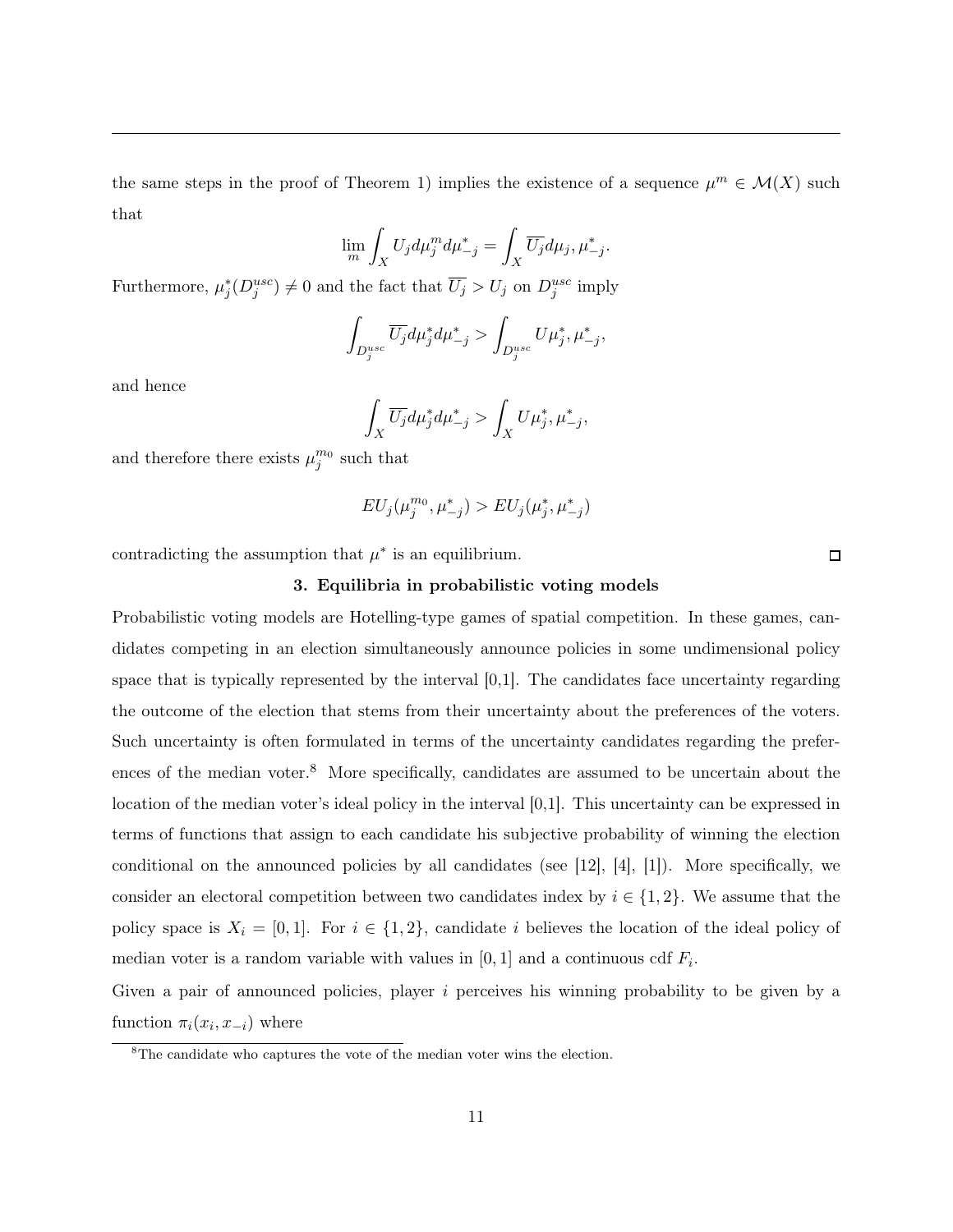$$
\pi_i(x_i, x_{-i}) = \begin{cases}\nF_i(\frac{x_i + x_{-i}}{2}) & \text{if } x_i < x_{-i} \\
\gamma_i(x) & \text{if } x_i = x_{-i} = x \\
1 - F_i(\frac{x_i + x_{-i}}{2}) & \text{if } x_{-i} < x_i\n\end{cases} \tag{6}
$$

and  $\gamma_i$  is a continuous function on  $[0, 1]$ .

Intuitively speaking,  $\pi_i(x_i, x_{-i})$  represents that probability that the median voter will vote for candidate *i*, given that the candidates have announced platforms  $x_i$  and  $x_{-i}$ . This is the probability that the median voter's ideal position is closer to  $x_i$  than to  $x_{-i}$ . To see how  $\pi_i$  and  $F_i$  can be derived from more "primitive" assumptions on the voters and their preferences, see chapters 2,3 and 4 in  $|12|$  and the examples in  $|4|$ . The function  $\gamma_i$  represents a tie breaking rule when both candidates announce the same policy. We assume that  $F_1$  and  $F_2$  have the same median located in  $(0,1)$ , and we denote this common median point by  $x^c$ . We assume that, for every  $i \in \{1,2\}$ ,  $\gamma_i$ satisfies the following conditions:

a3) 
$$
\gamma_i(x^c) = F_i(x^c) = 1 - F_i(x^c) = 1/2
$$

b3)  $\gamma_i(z) < max\{F_i(z), 1 - F_i(z)\}$  for any  $z \neq x^c$ .

These conditions imply that  $\pi_i$  is continuous at any point that does not lie on the diagonal of the square  $[0, 1] \times [0, 1]$  and at the point  $(x^c, x^c)$  on the diagonal. As a special case, we can set  $\gamma_i \equiv 1/2$ on all of [0*,* 1] to obtain the most commonly used tie-breaking rule in spatial voting games. Our assumptions of  $\gamma_i$  also allow us to consider a scenario where a candidate believes that voters are biased against him. In other words, a candidate may believe that given identical political platforms other than *xc*, voters will consider non political attributes such as race, religion, gender, physical appearance, and social status, and this in turn will result in increasing the probability of winning for the other candidate.

Furthermore,  $(6)$ , assumption  $(a3)$  and the continuity of  $F_i$  and  $\gamma_i$  imply

$$
\overline{\pi}_i(x_i, x_{-i}) = \begin{cases} \pi_i(x_i, x_{-i}) & \text{if } x_i \neq x_{-i} \\ \max\{F_i(x), 1 - F_i(x)\} & \text{if } x_{-i} = x_i = x. \end{cases}
$$
(7)

We assume that the payoff of candidate *i* is given by

$$
U_i(x_i, x_{-i}) = \pi_i(x_i, x_{-i}) r_i(x_i, x_{-i}),
$$
\n(8)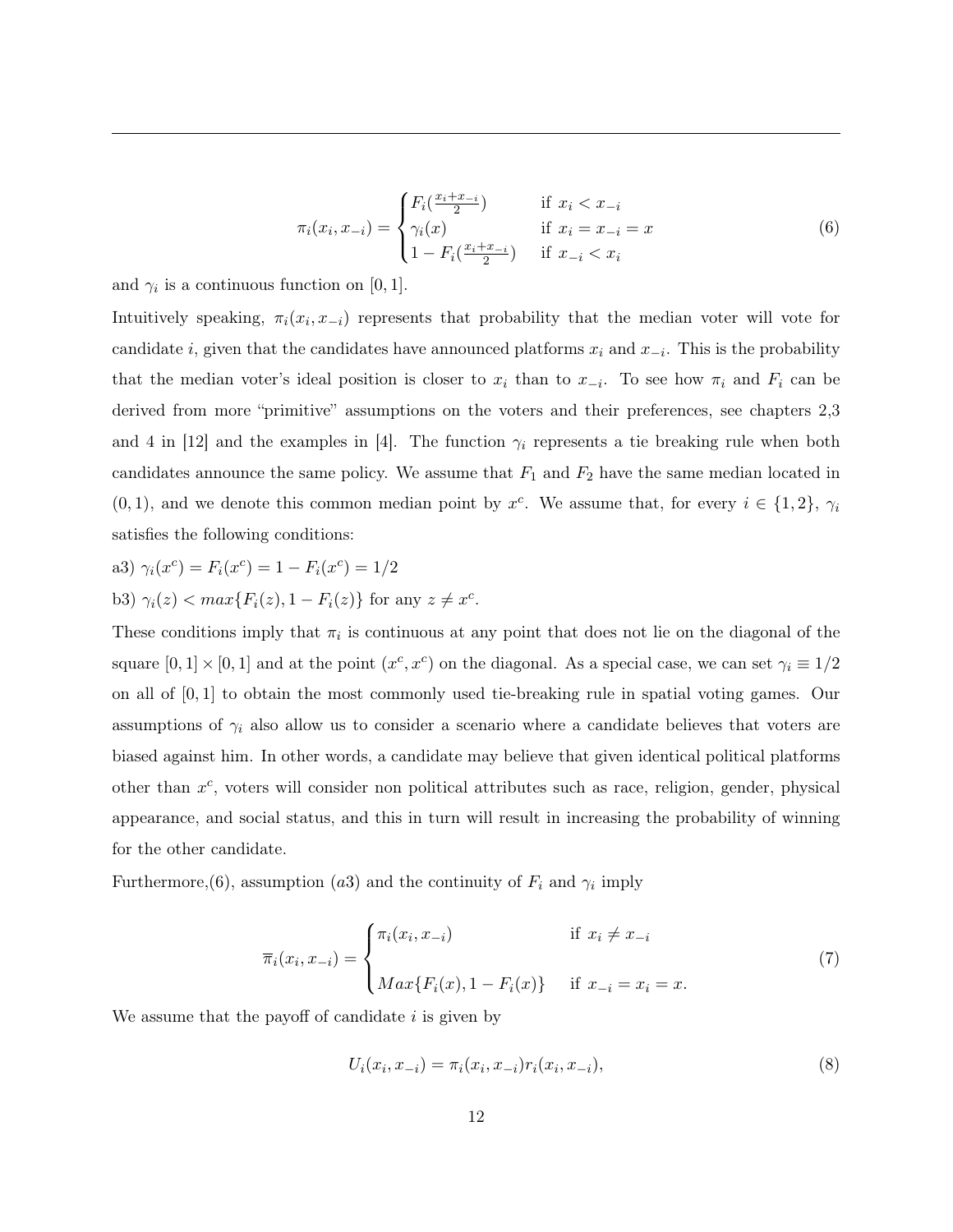where  $r_i$  is continuous on  $[0, 1] \times [0, 1]$ . We assume

a4) for every  $z \in [0, 1]$ ,  $r_i(z, z) \ge 0$ , and  $r_i(z, z) = 0$ , if and only if  $r_{-i}(z, z) = 0$ .

We now have for every  $(x_i, x_{-i}) \in X$ ,

$$
\overline{U}_i(x_i, x_{-i}) = \overline{\pi}_i(x_i, x_{-i}) r_i(x_i, x_{-i}). \tag{9}
$$

Clearly our assumptions on *r<sup>i</sup>* hold when the objective the candidates is to maximize the probability of winning the elections i.e.  $r_i(x_i, x_{-i}) \equiv 1$  on the unit square. More importantly, our assumptions on *r<sup>i</sup>* also allow for the candidates to be policy motivated, office motivated, or both. This covers all the examples discussed in [4] and [13] and the voting examples in [10]. For a specific example of a utility function that satisfies all our assumptions, consider a model where candidate *i* gets a utility  $v_i(z)$  when policy z is implemented by the winner of the election regardless who the winner is, and he gets an additional payoff  $K_i > 0$  from actually winning the election. Therefore, the total (expected) payoff candidate *i* given a pair  $(x_i, x_{-i})$  of announced platforms is

$$
U_i(x_i, x_{-i}) = \pi_i(x_i, x_{-i})[v_i(x_i) + K_i] + (1 - \pi_i(x_i, x_{-i}))v_i(x_{-i}).
$$

Now the model can be readily represented as a game where the payoffs of the candidates have the form specified by (8) with

$$
r_i(x_i, x_{-i}) = v_i(x_i) - v_i(x_{-i}) + K_i.
$$

In this case, our model satisfies the assumptions of Theorem 1. First, we show that assumption (*b*) is satisfied.

Let  $D^+ = \{z \in [0,1] | r_1(z,z) > 0\} = \{z \in [0,1] | r_2(z,z) > 0\}$  (the equality follows from assumption (a4)). Let  $D = \{(z, z) | z \in D^+\setminus \{x^c\}\}\ (D^+\setminus \{x^c\}$  is  $D^+$  minus the singleton  $x^c$ ). Assumptions (a3), (b3), and (a4) imply that for the payoffs given in (8), we have  $D_1^{usc} = D_2^{usc} = D$ . Consider a point  $(z, z) \in D$ , and let  $x^n$  be a sequence in  $[0, 1] \times [0, 1]$  such that  $x^n \longrightarrow (z, z)$  and  $\lim_n U_i(x^n)$  exists for both candidates. In Appendix E, we show that we must have  $\lim_n U_i(x^n) < \overline{U}_i(z, z)$  for some *i*. Hence, we have shown that  $(z, z) \in D$  implies  $(z, z) \in \Psi$ , and for all *i*, we have  $D_i^{usc} \subseteq \Psi$ .

Second, we show that condition (*a*) of Theorem 1 holds. For  $i \in \{1, 2\}$ , let  $\varepsilon_i^m$  be sequence of real numbers strictly decreasing to zero such that

$$
0 < x^c - \varepsilon_i^m < 1 \text{ and } 0 < x^c + \varepsilon_i^m < 1. \tag{10}
$$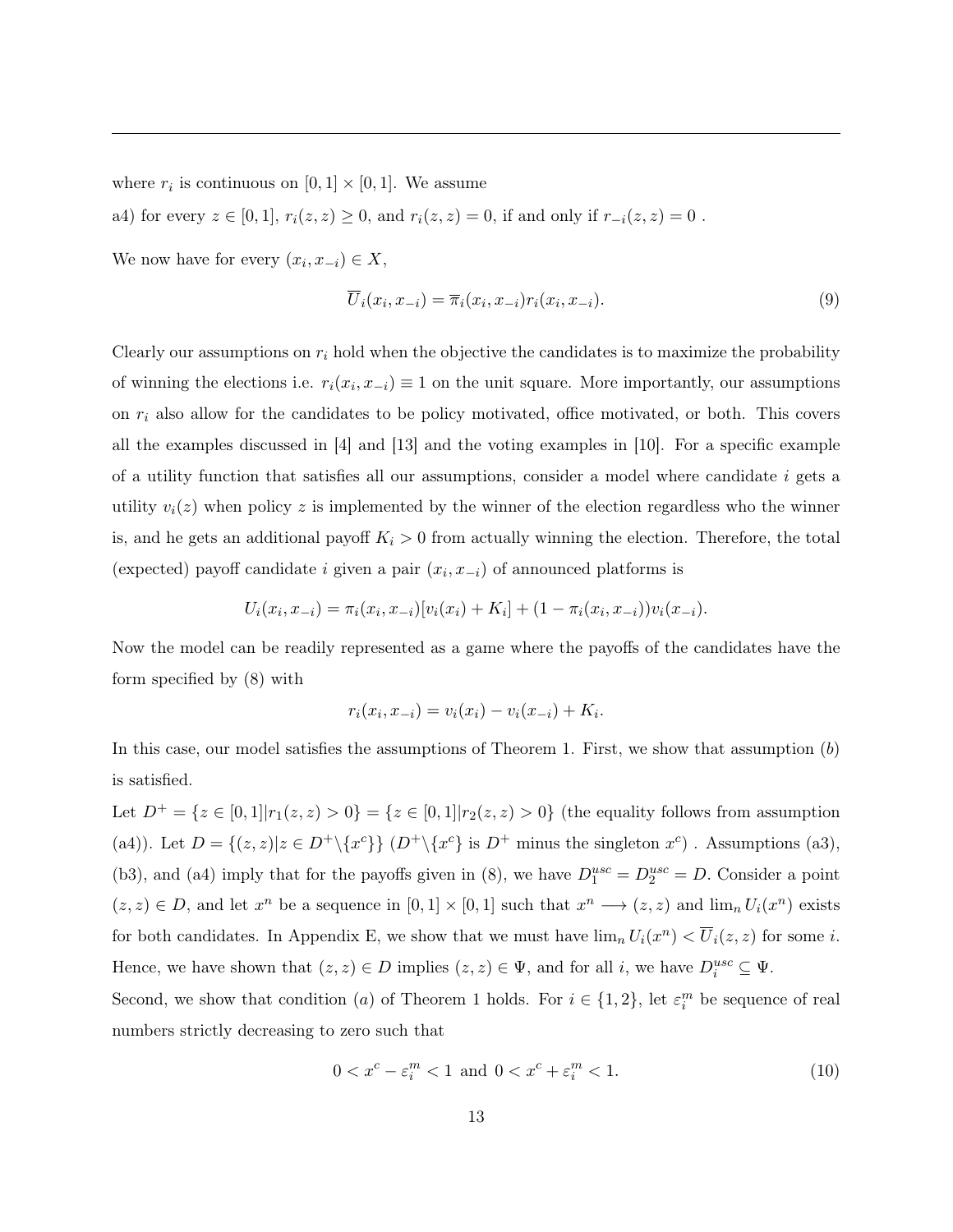For any  $z \in [0, 1]$ , define

$$
T_i^m(z) = \begin{cases} z + \varepsilon_i^m & \text{if } z \le x^c \\ z - \varepsilon_i^m & \text{if } z > x^c. \end{cases}
$$
 (11)

Clearly, for any  $z \in [0, 1]$ ,  $T_i^m(z) \longrightarrow z$  and

$$
\lim_{m} U_i(T_i^m(x_i), x_{-i}) = \overline{U_i}(x_i, x_{-i}), \text{ for all } x_{-i} \in [0, 1].
$$

Moreover, (10) and (11) imply that  $T_i^m : [0,1] \longrightarrow [0,1]$ , and (11) implies that each  $T_i^m$  is Borel measurable (for each  $m$ ,  $T_i^m$  is upper semi-continuous, and hence it is a Borel measurable functions). Therefore, for  $i \in \{1, 2\}$ ,  $T_i^m$  satisfies the condition  $(a)$  of Theorem 1.

We have so far shown that the game satisfies all the conditions of Theorem 1 and therefore it is WRUSC in mixed strategies. Moreover, for any  $(x_1, x_2)$  in the unit square,  $D_1(T_1^m(x_1)) \subseteq T_1^m(x_1)$ and  $D_2(T_2^m(x_2)) \subseteq T_2^m(x_2)$ . Therefore, we have also established the following for every  $(x_i, x_{-i})$ : a5) there exists a sequence  $\{T_i^m(x_i)\}\subset X_i$  such that  $\liminf_m U_i(T_i^m(x_i), x_{-i})\geq U_i(x_i, x_{-i}),$ 

b5) for all *i* and for any *m*, *m'*, we have  $D_i(T_i^m(x_i)) \bigcap D_i(T_i^{m'}(x_i)) = \emptyset$ .

By Theorem 1 in [2], (a5) and (b5) imply that our game is payoff secure in mixed strategies. This combined with Remark 5, implies that the game is better reply secure in mixed strategies and must have a mixed strategy equilibrium.

Finally, in probabilistic voting game, we often like to know whether or not the platforms of the candidates "converge" in equilibrium (see [1] and [8], [5]) . In other words, we would like to know whether or not there exists a point  $z^* \in [0,1]$  such that  $(z^*, z^*)$  is played in equilibrium with some strictly positive probability. Our results in this section -when combined with Corollary 1- indicate that such "convergence" is only possible if  $z^* = x^c$  or if  $r_i(z^*, z^*) = 0$ .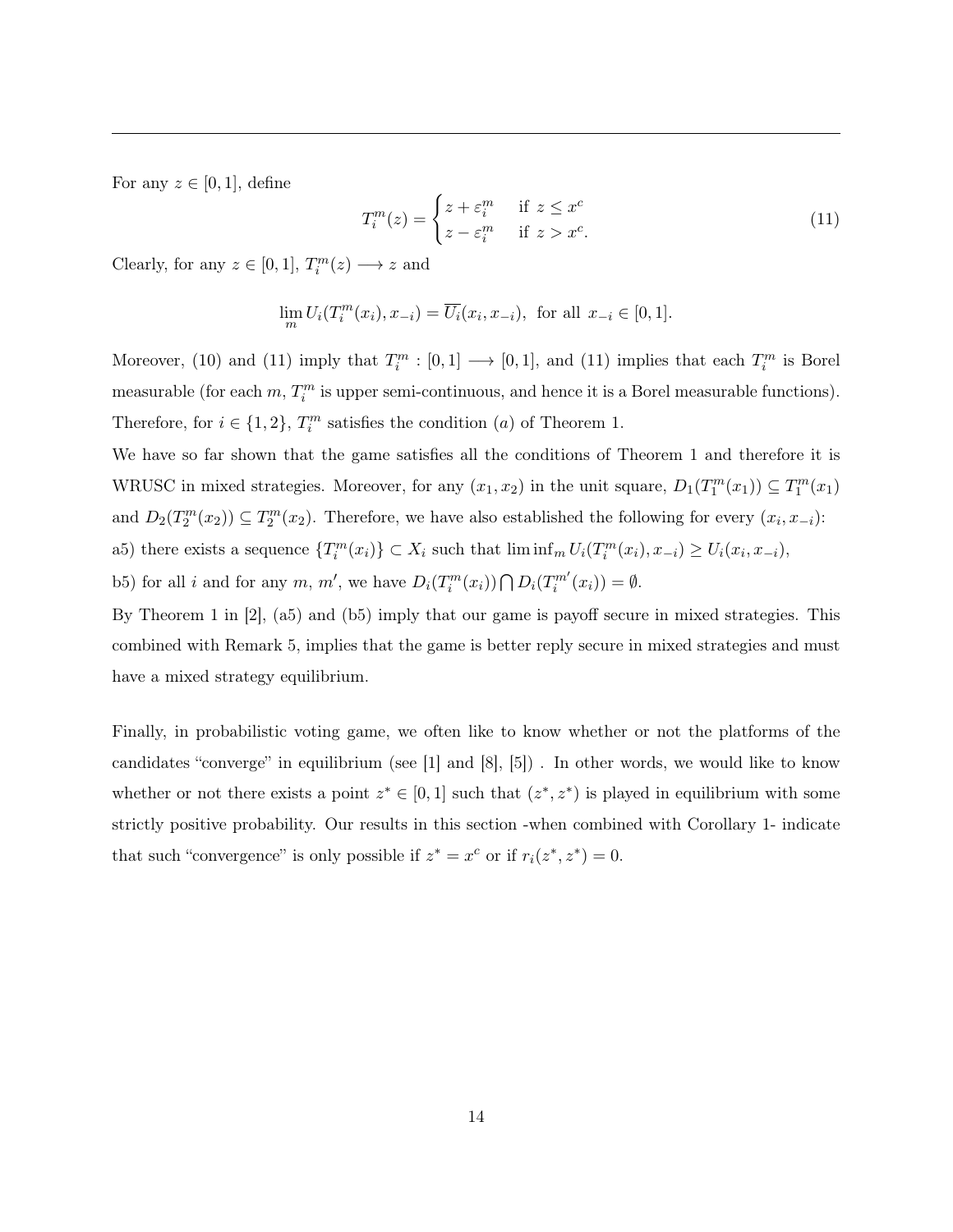### Appendix

A. WRUSC is essentially ordinal, i.e. it is preserved under continuous and strictly increasing transformations.

**Proof.** Consider the game  $G = (X_i, U_i, I)$ , and assume it is WRUSC For every, assume  $\varphi_i : V_i \longrightarrow$  $\mathbb{R}$  is strictly increasing continuous function where  $V_i$  is an interval containing the range of  $U_i$  (recall  $U_i$  is bounded). Let  $\psi_i$  be the inverse of  $\varphi_i$  and note that  $\psi_i$  is also continuous. Consider the game  $\hat{G} = (X_i, \hat{U}_i, I)$  where

$$
\hat{U}_i(x) = \varphi_i(U_i(x)).
$$

Let  $(x, \alpha)$  be a point in  $Fr(\hat{\Gamma})$ . This means there exists  $x_n \longrightarrow x$  such that

- a6) for all *i*,  $\lim_{n} \hat{U}_i(x_n) = \alpha_i$ , and
- b6) there exists some player *j* with  $\alpha_j \neq \hat{U}_j(x)$

Therefore, by applying  $\psi_i$  and  $\psi_j$  to (a6) and (b6) respectively, we have  $\lim_n U_i(x_n) = \psi_i(\alpha_i)$ and  $\psi_j(\alpha_j) \neq U_j(x)$ . Hence,  $(x, \psi(\alpha)) \notin Fr(\Gamma)$  where  $\psi(\alpha) = (\psi_1(\alpha_1), \dots, \psi_I(\alpha_I))$ . Since *G* is WRUSC, this implies that there exists a player *j* such that  $U_j(x) > \psi_j(\alpha_j)$ , which implies that  $\hat{U}_j(x) > \alpha_j$ , and  $\hat{G}$  is WRUSC.  $\Box$ 

## **B.** For every *i*, the set  $D_i^{usc}$  is Borel measurable.

For every  $r, s \in \mathbb{Q}$ , where  $\mathbb Q$  is the set of rational numbers, define

$$
A(r) = \{ x \in X | \overline{U_i}(x) \ge r \}
$$

and

$$
B(s) = \{x \in X | U_i(x) \le s\}.
$$

Since  $\overline{U_i}$  is usc,  $A(r)$  is closed, and hence a Borel set. Since  $U_i$  is Borel measurable,  $B(s)$  a Borel set. Therefore,  $C(r, s) = A(r) \cap B(s)$  is a Borel set. Finally,

$$
D_i^{usc} = \bigcup_{\{r,s \in \mathbb{Q} | s < r\}} C(r,s),
$$

which is a countable union of Borel sets, and hence it is a Borel set.

**C.** Suppose  $U: X \longrightarrow \mathbb{R}$  is bounded and  $\varphi: \mathbb{R} \longrightarrow \mathbb{R}$  is an increasing and continuous function. Then,  $\overline{\varphi(U)} = \varphi(\overline{U})$ .  $\Box$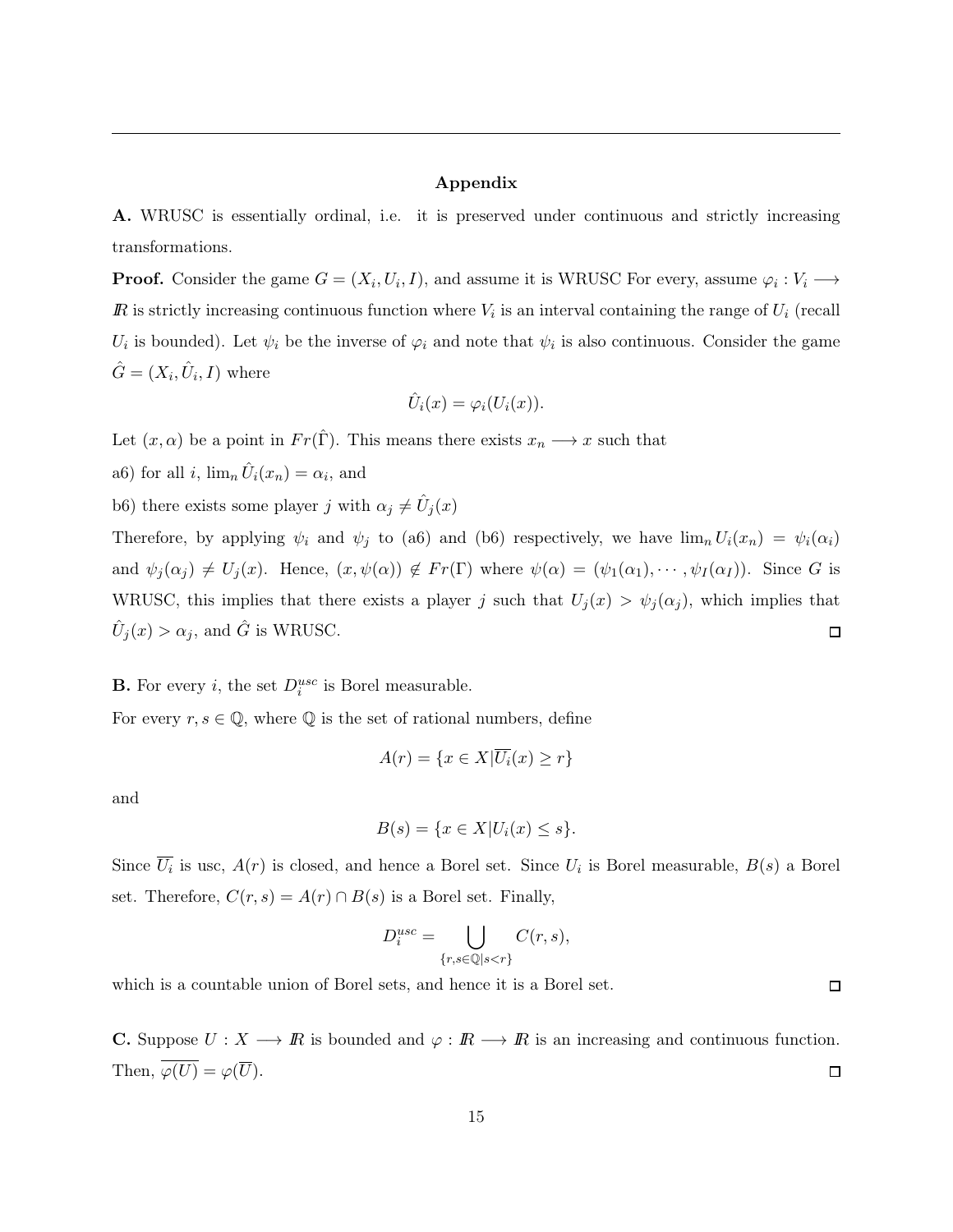**Proof.** Let  $x \in X$  and let  $x_n \longrightarrow x$  such that

$$
\lim U(x_n)=\overline{U}(x).
$$

By the continuity of  $\varphi$ , we have  $\lim \varphi(U(x_n)) = \varphi(\overline{U(x)})$ . By definition,  $\overline{\varphi(U(x))} \geq \lim \varphi(U(x_n))$ , and therefore,

$$
\overline{\varphi(U(x))} \ge \varphi(\overline{U(x)}).
$$
\n<sup>(\*)</sup>

Moreover,  $U(x) \le \overline{U(x)}$ , and since  $\varphi$  is increasing, we have  $\varphi(U(x)) \le \varphi(\overline{U(x)})$ . By taking the upper closure of the last inequality, we obtain

$$
\overline{\varphi(U(x))} \le \overline{\varphi(\overline{U(x)})} = \varphi(\overline{U(x)}),\tag{**}
$$

where the last equality holds becasue  $\varphi(\overline{U(x)})$  is usc (the composition of a continuous increasing function with an usc function is usc).

Now  $(*)$  and  $(**)$  complete the proof of our claim.

#### D. Proof of Theorem 2.

The fact that  $\hat{G}$  satisfies (*a*) of Theorem 1 is immediate from part C in the Appendix. Define  $\hat{\Psi} = \{x \in X | (x, \hat{U}) \notin \text{cl}\,\hat{\Gamma}\}\$ and  $\hat{D}_i^{usc} = \{x \in X | \hat{U}_i(x) < \hat{U}_i(x)\}.$ 

The strict monotonicity of  $\varphi_i$  and part C in this Appendix imply that  $\hat{D}_i^{usc} = D_i^{usc}$ .

Therefore, in order to show that (*b*) of Theorem 1 holds for  $\hat{G}$ , it suffices to show that  $\Psi \subseteq \hat{\Psi}$ . Let  $x \in \Psi$ . Then, for any  $x_n \longrightarrow x$  there exists a player *j* such that

$$
\lim U_j(x_n) < \overline{U_j}(x),
$$

and

$$
\lim \hat{U}_j(x_n) = \lim \varphi_j(U_j(x_n)) < \varphi_j(\overline{U_j})(x) = \overline{\varphi_j(U_j(x))} = \hat{U}_j(x),
$$

where the second equality follows from part C in the appendix. Hence,  $x \in \hat{\Psi}$ .

 $\Box$ 

E. Condition (*b*) of Theorem 1 holds for the voting game.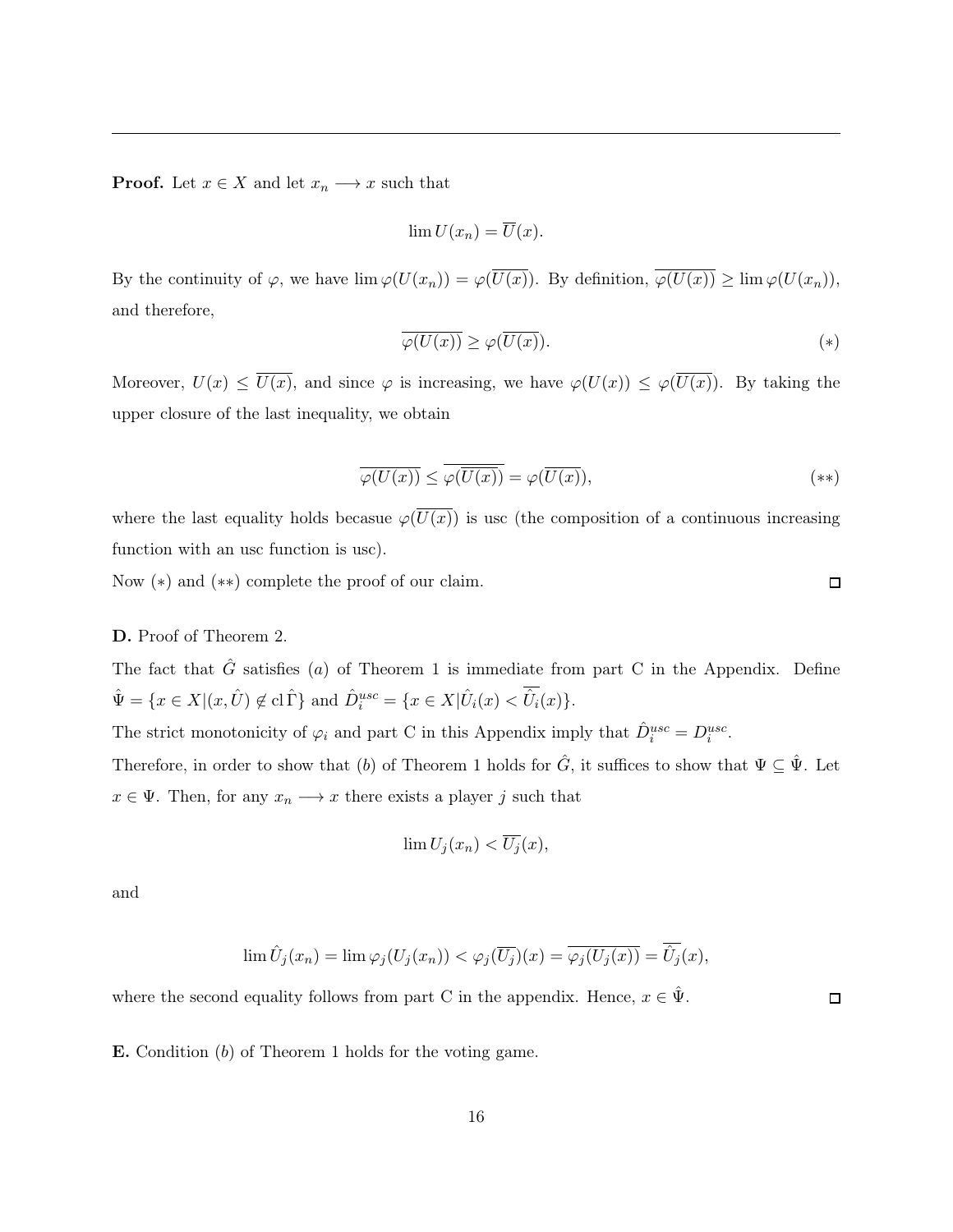For  $z \in [0, 1]$  and  $(z, z) \in D$ , assumptions (*a*3), (*b*3), and (*a*4) imply  $z \neq x^c$ ,  $r_1(z, z) > 0$ ,  $r_2(z, z) > 0$  $0, F_1(z) \neq 1 - F_1(z), F_2(z) \neq 1 - F_2(z), \gamma_1(z) < Max\{F_1(z), 1 - F_1(z)\}$  and  $\gamma_2(z) < Max\{F_2(z), 1 - F_1(z)\}$  $F_2(z)$ }. Fix some  $i \in \{1,2\}$ , and let  $x^n$  be any sequence in the unit square converging to  $(z, z)$ with  $\lim U_i(x^n) = \overline{U}_i(z, z)$ . Now (7), (8) and (9) imply that either  $\overline{U}_i(z, z) = F_1(z)r_i(z, z)$  or  $\overline{U}_i(z, z) = (1 - F_i(z))r_i(z, z)$ . Suppose  $\overline{U}_i(z, z) = F_1(z)r_i(z, z)$  and  $F_i(z) > 1 - F_i(z)$ . This and assumption (a3) imply that  $F_{-i}(z) > 1 - F_{-i}(z)$ , and therefore  $\overline{U}_{-i}(z, z) = F_{-i}(z)r_{-i}(z, z)$ . Moreover,  $\lim U_i(x^n) = F_i(z)r_i(z, z)$  also implies that  $x_i^n < x_{-i}^n$  for large enough *n*. Therefore,  $\lim U_{-i}(x^n) = (1 - F_{-i}(z))r_{-i}(z) < \overline{U}_{-i}(z, z)$ . Similarly, if  $\overline{U}_i(z, z) = (1 - F_i(z))r_i(z, z)$  and  $\lim U_i(x^n) = \overline{U}_i(z, z)$ , then  $\lim U_{-i}(x^n) = F_{-i}(z)r_{-i}(z, z) < \overline{U}_{-i}(z, z)$ .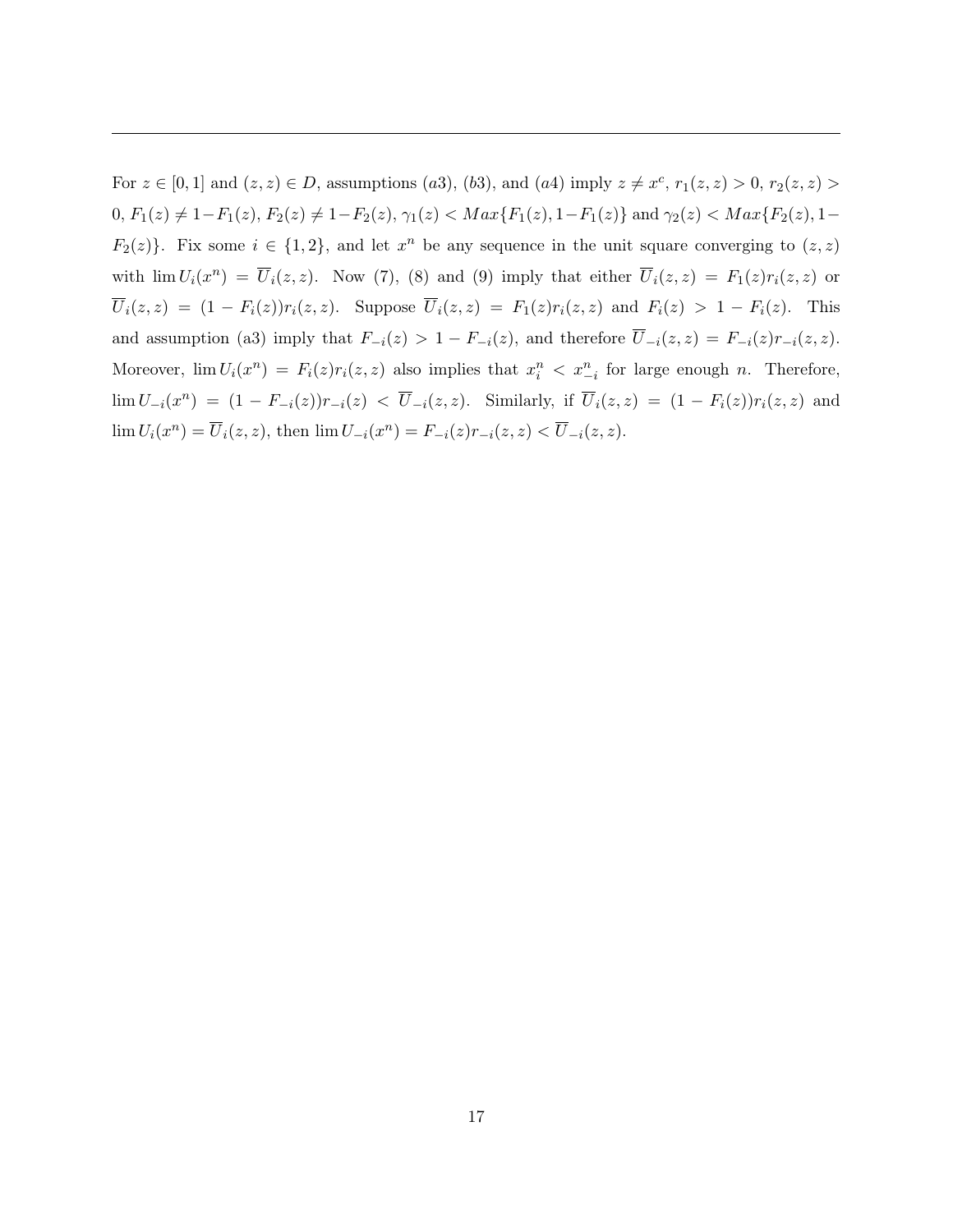### References

- [1] A. Alesina. Credibility and policy convergence in a two-party system with rational voters. *AER*, 78:796–805, 1988.
- [2] B. A. Allison and J. J. Lepore. Verifying payoff security in mixed extensions of discontinuous games. *JET*, 152:291–303, 2015.
- [3] A. Bagh. Reciprocal upper semi-continuity and better reply secure games: A comment,. *Econometrica*, 2006.
- [4] R. Ball. Discontinuity and non-existence of equilibirum in the probabilistic spatial voting model. *Social Choice and and Welfare*, 16:533–555, 1999.
- [5] R. L. Calvert. Robsutness of the multidimensional voting model:candidate motivation, uncertainty, and convergence. *Amercan Jounral of Political Science*, 3:69–95, 1985.
- [6] P. Dasgupta and E. Maskin. Existence of equilibira in discontinuous economic games: The theory. *RES*, 53:1–26, 1986.
- [7] P. Halmos. *Measure Theroy*. Springer, 1974.
- [8] I. Hansson and C. Stuart. Voting competitions with interested politicians: Paltforms do not converge to the prefrences of the median voter. *Public choice*, 44:431–441, 1984.
- [9] P. Monteiro and F. Page. Uniform payoff security and nash euilibrium in compact games. *Journal of Theoretical Economics*, 134:566–575, 2007.
- [10] P. Prokopovych and N. Yannelis. On the existence of mixed strategy nash equilibria. *Journal of Mathematical Economics*, 63:10–20, 2014.
- [11] Philip Reny. On the existence of equilibrium in discontinuous games. *Econometrica*, 167:1029– 1056, 1999.
- [12] J. E. Roemer. *Political Competition*. Harvard University Press, 2001.